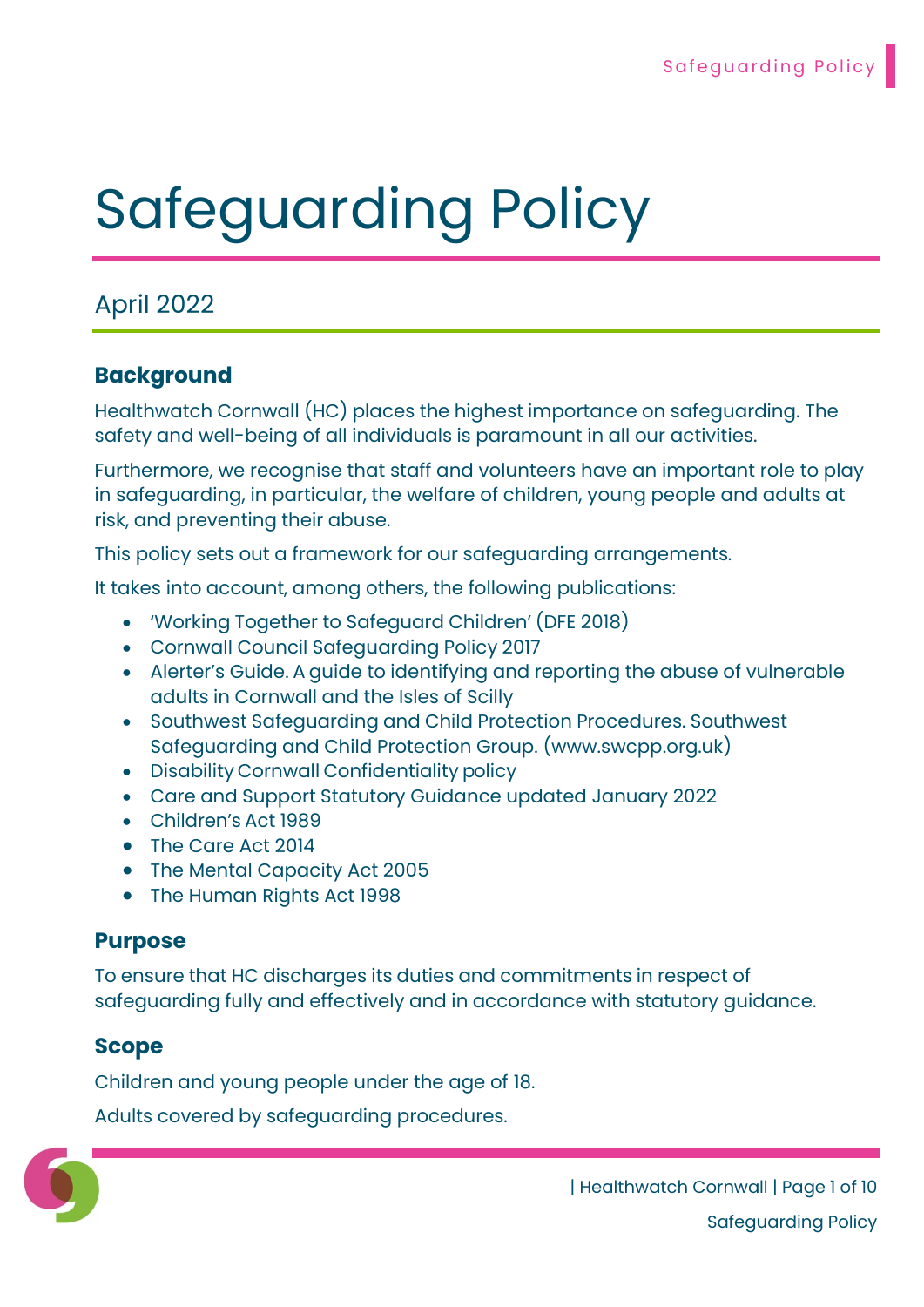Not all adults are covered by safeguarding procedures. The safeguarding duties apply to an adult who:

- Has needs for care and support (whether or not the local authority is meeting any of those needs) and;
- As a result of those care and support needs, is unable to protect themselves from either the risk of, or the experience of abuse or neglect.

(Statutory Guidance Care Act)

In these cases, local services must work together to spot those at risk and take steps to protect them.

The level of needs is not relevant, and the adult does not need to have eligible needs for care and support, or be receiving any particular service from the local authority in order for the safeguarding duties to apply.

## Responsibility

#### Board of Directors for ensuring:

- That HC has a safeguarding policy and procedures in place that are in accordance with statutory requirements and local authority guidance, are available on request and are reviewed annually.
- HC operates safe recruitment procedures in accordance with statutory requirements.
- HC has procedures for dealing with allegations of abuse against staff and volunteers that comply with the Local Safeguarding Children Board (LSCB) and Safeguarding Adults Board (SAB) guidance.
- That one of their number is nominated to take a lead on safeguarding matters.
- The Chair liaises with the Local Authority and/or partner agencies in the event of allegations of abuse being made against the CEO.
- That any deficiencies or weaknesses regarding safeguarding arrangements are remedied without delay.

#### CEO for:

- Overseeing the correct implementation of the policy and procedures and reviewing the effectiveness of them annually.
- Ensuring that appropriate safeguarding training is in place for all staff and volunteers, and is delivered in a timely fashion, in line with guidance.

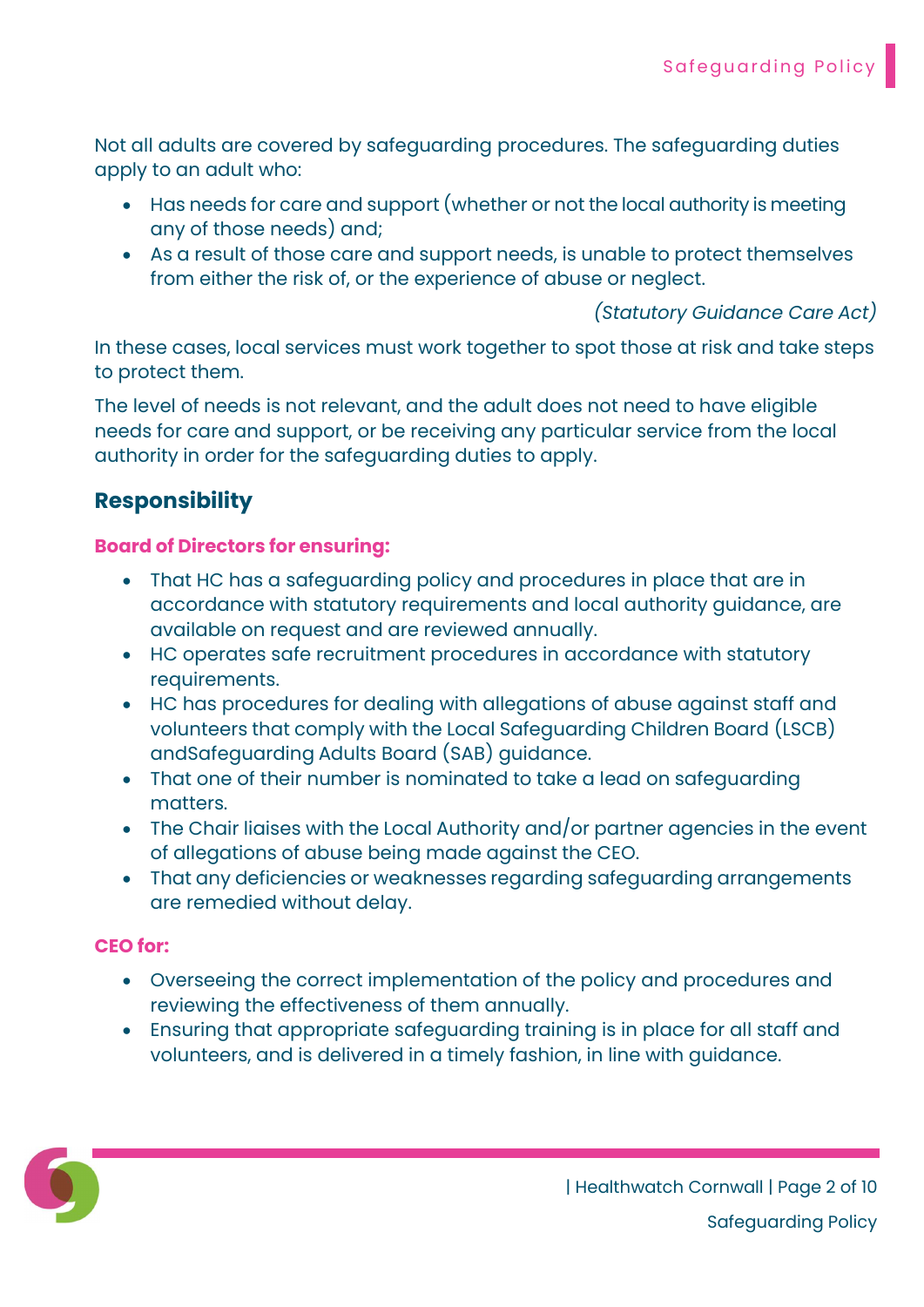Taking the lead safeguarding role in all cases where allegations of abuse have been made against a member of staff or volunteers. (Chair of Board if allegations concern the CEO).

#### Safeguarding Officer for:

- Recording and passing on to external agencies, where appropriate, any disclosures received.
- Taking a lead role in liaising with the LSCB and the SAB.
- Receiving, recording and passing on to external agencies, where appropriate, disclosures concerning abuse, in accordance with HC procedures.

#### Staff and volunteers for:

- Attending safeguarding training as required, in accordance with guidelines (on induction and at least once every 3 years).
- Reporting to Safeguarding Officer any suspicion, allegation or disclosure of abuse to a child, young person or vulnerable adult.

## Safer Recruitment and Selection

HC's recruitment policy and procedures ensure that all appropriate measures are applied in relation to everyone who works or volunteers for HC, and staff employed by external partners / contractors, including:

- Verifying identity and academic or vocational qualifications
- Obtaining professional and character references and checking previous employment history
- Where relevant obtaining a DBS disclosure for all new appointments to the workforce and volunteer roles including Enter and View.
- Applying additional checks to all new employees who are not UK nationals
- Keeping a single central record detailing the range of pre-employment checks carried out on staff.
- In the case of contractors' operating on HC premises, requiring them to agree to and abide by safeguarding conditions set out by HC.

## Categories of Abuse

#### Children and Young People

#### Physical Abuse

This may involve hitting, shaking, throwing, burning or scalding, drowning, suffocating, or otherwise causing physical harm to a child / young person. Physical

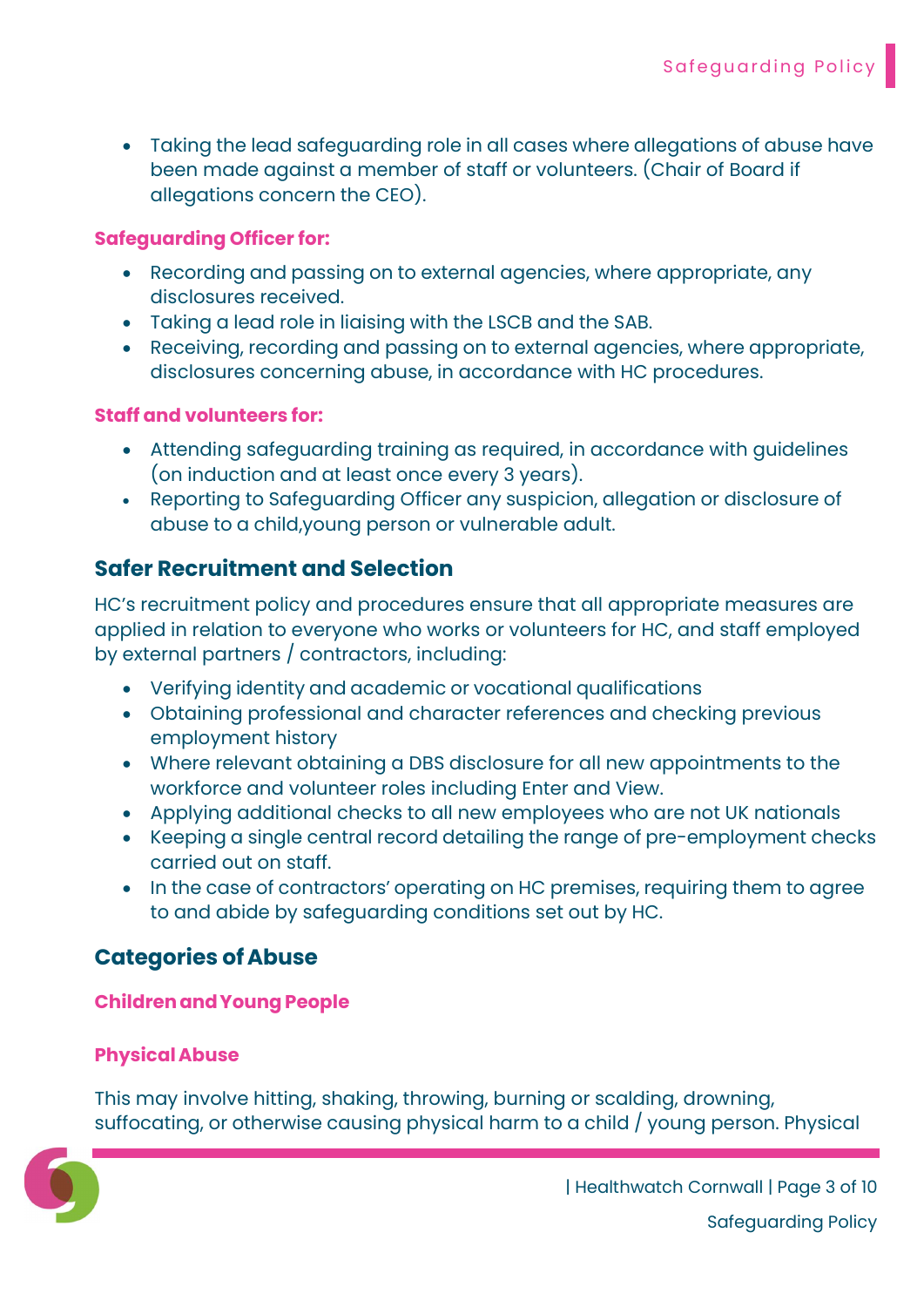harm may also be caused when a parent or carer fabricates the symptoms of, or deliberately induces illness in a child/young person.

#### Emotional Abuse

This is the persistent emotional ill-treatment of a child/young person such as to cause severe and persistent effects on the child/young person's emotional development. It may involve conveying to children/ young people that they are worthless or unloved, inadequate, or valued only so far as they meet the needs of another person. It may feature age or developmentally inappropriate expectation being imposed on children/young people. These may include interactions which are beyond the child/young person's developmental capability as well as overprotection and limitation of exploration and learning, or preventing the child/young person from participating in normal social interaction. It may involve seeing or hearing the ill treatment of another. It may involve bullying and causing children/young people to feel frightened or in danger, or the exploitation or corruption of children/young people. Some level of emotional abuse is involved in all types of ill-treatment of a child/young person, though it may occur alone.

#### Sexual Abuse

This involves forcing or enticing a child/young person to take part in sexual activities, including prostitution whether or not the child/young person is aware of what is happening. The activities may involve physical contact, including penetrative (e.g. rape) or non-penetrative acts. They may include non-contact activities, such as involving children/young people in looking at, or in the production of, pornographic materials or watching sexual activities, or encouraging children/young people to behave in sexually inappropriate ways.

#### **Neglect**

This is the persistent failure to meet the child/young person's basic physical and/ or psychological needs, likely to result in the serious impairment of the child/young person's health or development. Neglect may occur during pregnancy as a result of maternal substance abuse. Once a child is born, neglect may involve a parent or carer failing to provide adequate food and clothing, shelter including exclusion from home or abandonment, failure to protect a child/young person from physical and emotional harm or danger, failure to ensure adequate supervision including the use of inadequate caretakers or failure to ensure access to appropriate medical care or



| Healthwatch Cornwall | Page 4 of 10 Safeguarding Policy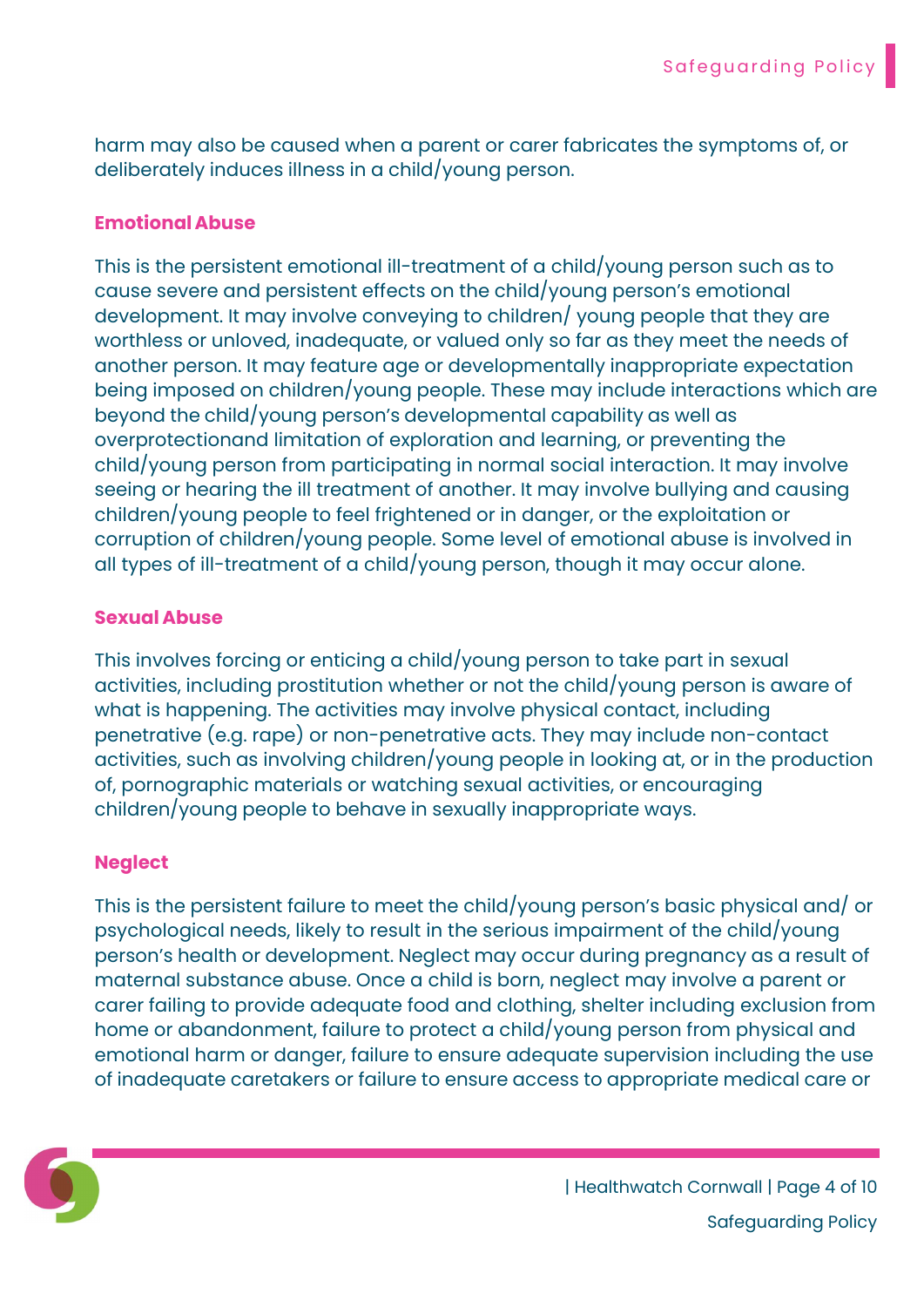treatment. It may also include neglect of, or unresponsiveness to, a child/young person's basic emotional needs.

#### Self Neglect/Harm

This is not a direct form of abuse but staff need to be aware of it in the general context of risk assessment/risk management and to be aware that they may owe a duty of care to a child/young person who places her/himself at risk in this way.

#### Adults at Risk

#### Physical Abuse

This includes hitting, slapping, pushing, kicking, rough handling or unnecessary physical force either deliberate or unintentional, misuse of medication, restraint or inappropriate sanctions.

#### Sexual Abuse

This includes rape and sexual assault or sexual acts to which the vulnerable adult has not consented, or could not consent to, or was pressured into consenting.

Sexual abuse can occur between people of the same sex and it can also occur within a marriage or any long-term relationship. A relationship of trust and a duty of care should exist between a member of staff or a volunteer and the person for whom they are caring, it would be seen as a betrayal of trust, and therefore abusive, for that member of staff or volunteer to have a sexual relationship with the person they are caring for.

#### Psychological Abuse

This includes emotional abuse, bullying and threats of harm or abandonment, deprivation of contact, humiliation, blaming, controlling, intimidation, coercion, harassment, verbal abuse, isolation or withdrawal from services or supportive networks.

#### Financial or Material Abuse

This includes theft, fraud, exploitation, pressure in connection with wills, property, enduring power of attorney, or inheritance or financial transactions, or the inappropriate use, misuse or misappropriation of property, possessions or benefits.

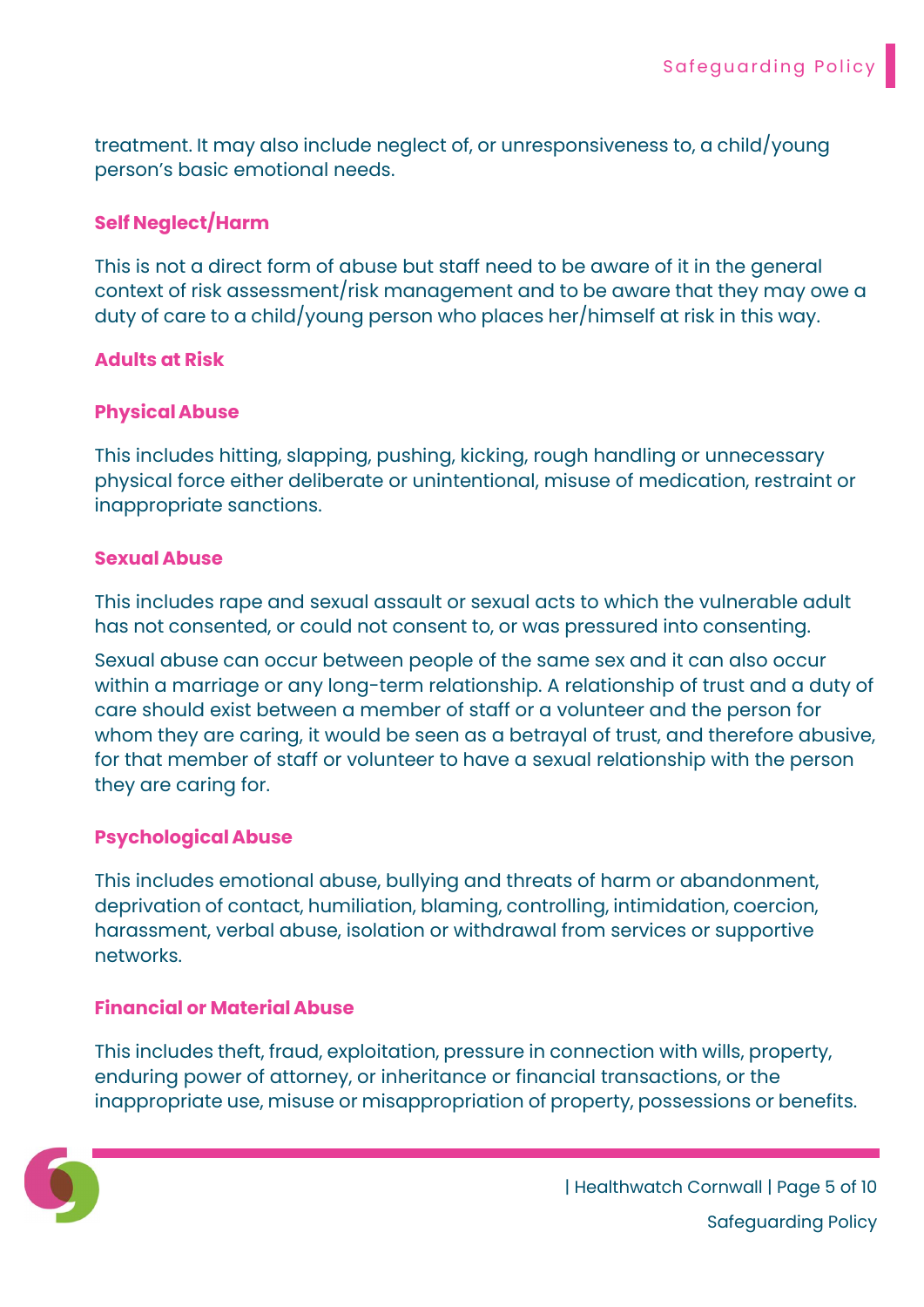#### Neglect and Acts of Omission

This includes ignoring or withholding medical or physical care needs, failure to provide access to appropriate health, social care or educational services, the withholding of the necessities of life, such as medication, adequate nutrition, clothing and heating.

#### Discriminatory Abuse

This includes racist, sexist, or other forms of abuse that are based on a person's disability and other forms of harassment, or similar treatment.

#### Organisational abuse

The mistreatment, abuse or neglect of a vulnerable adult by a regime or individuals

#### Domestic violence and abuse

Any incident or pattern of incidents of controlling, coercive, threatening behaviour, violence or abuse between those aged 16 or over who are, or have been, intimate partners or family members, regardless of gender or sexuality.

#### Self Neglect/Harm

This is not a direct form of abuse but staff need to be aware of it in the general context of risk assessment/risk management and to be aware that they may owe a duty of care to a vulnerable individual who places her/himself at risk in this way.

#### Context

All complaints, allegations or suspicions of abuse must be taken seriously.

Absolute promises of confidentiality should not be given as the matter may develop in such a way that these might not be able to be honoured.

If the complaint/allegation comes directly from the child/young person/vulnerable adult, questions should be kept to the minimum necessary to understand what is being alleged. Leading questions must always be avoided.

#### Procedure

It is recognised that any member of staff or volunteer may come in contact with vulnerable service users who make a safeguarding disclosure or who exhibit a safeguarding 'cause for concern'. No member of staff or volunteer should take any

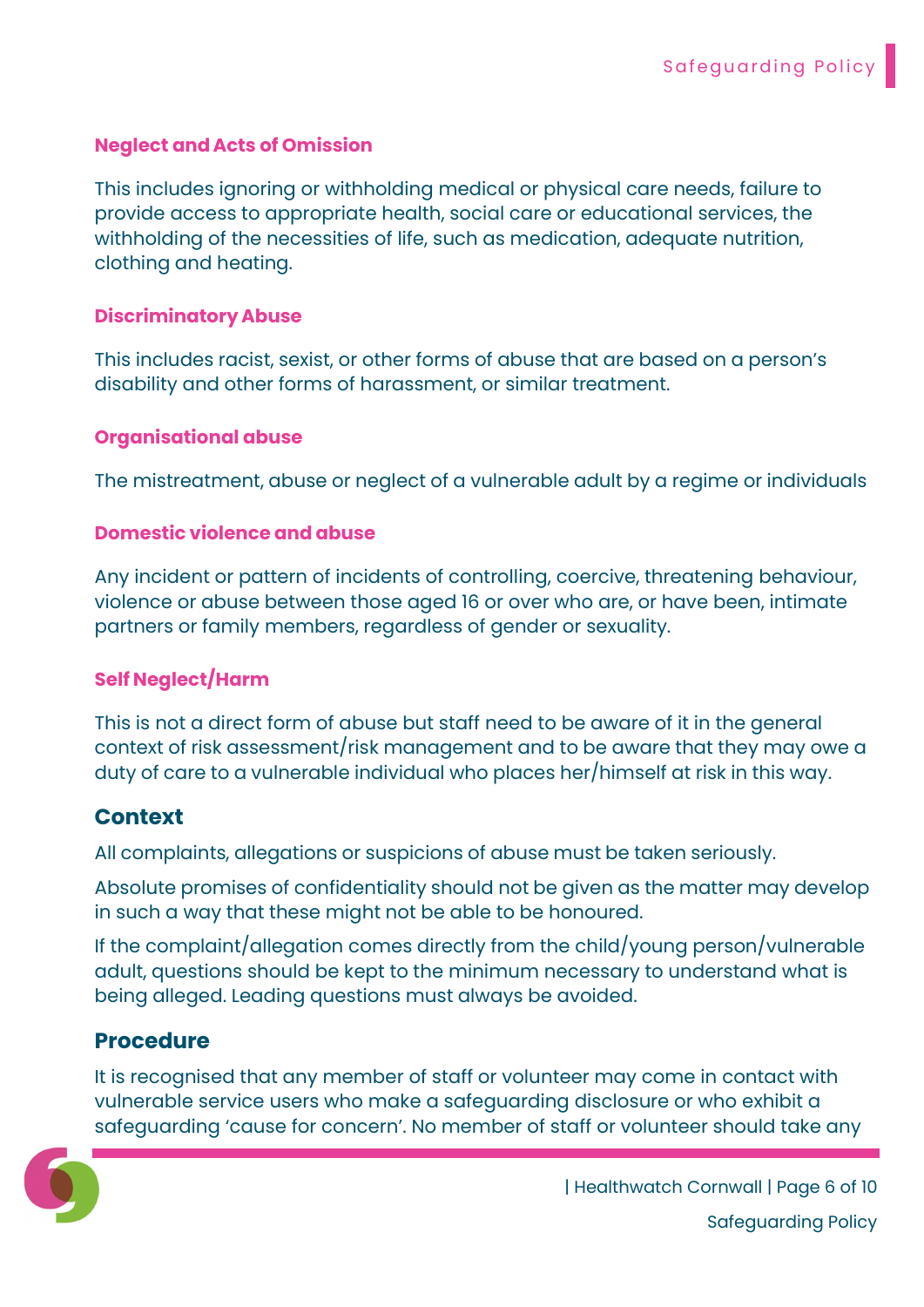independent action themselves but must observe the protocol set out below, unless the individual is in crisis, in which case action should be taken to stabilise the situation in consultation with relevant managers.

Any suspicion, allegation or incident of abuse must be reported to the Safeguarding Officer or Board Safeguarding Lead CEO or Chair, as soon as possible, and within the same day. If you are unable to reach either party, please report your concern directly to Adult Care and Support or the Children's Multiagency referral unit using the numbers at the end of this document.

If the suspicion or allegation of abuse is against a member of staff, it must be reported to the CEO, as soon as possible. A suspicion against the CEO should be reported to the Chair.

A full record of any disclosure conversations must be made immediately after any conversations with the child/young person/vulnerable adult and must include, if known:

- The date and time of the alleged abuse
- The place where the alleged abuse happened
- The child/young person/vulnerable adult's name
- The name of the person making the disclosure
- The nature of the alleged abuse
- A description of any injuries observed (N.B. do not ask to see)
- The account which has been given of the allegation (if disclosed directly by the child/young person/vulnerable adult, the account should be in their words)
- The age of the child/young person/vulnerable adult
- The address of the child/young person/vulnerable adult
- The date and time of the observation/disclosure
- Who the report was made to and names of any other persons present.

The record should be, as far as possible, verbatim rather than summarised and it should be factual in terms of what the child/young person/vulnerable adult or per son making the disclosure (where not a direct disclosure) has reported and should not be based on opinion or assumptions.

NOTE: Some children/young people/vulnerable adults with learning difficulties and/ or disabilities may need additional support when making a disclosure. This may take the form of the child/young person/vulnerable adult's nominated carer or teacher being present at any interview to act as a facilitator or in an advocacy role. It should NEVER be assumed that a child/young person/vulnerable adult with learning difficulties and/or disabilities is not capable of providing credible evidence.

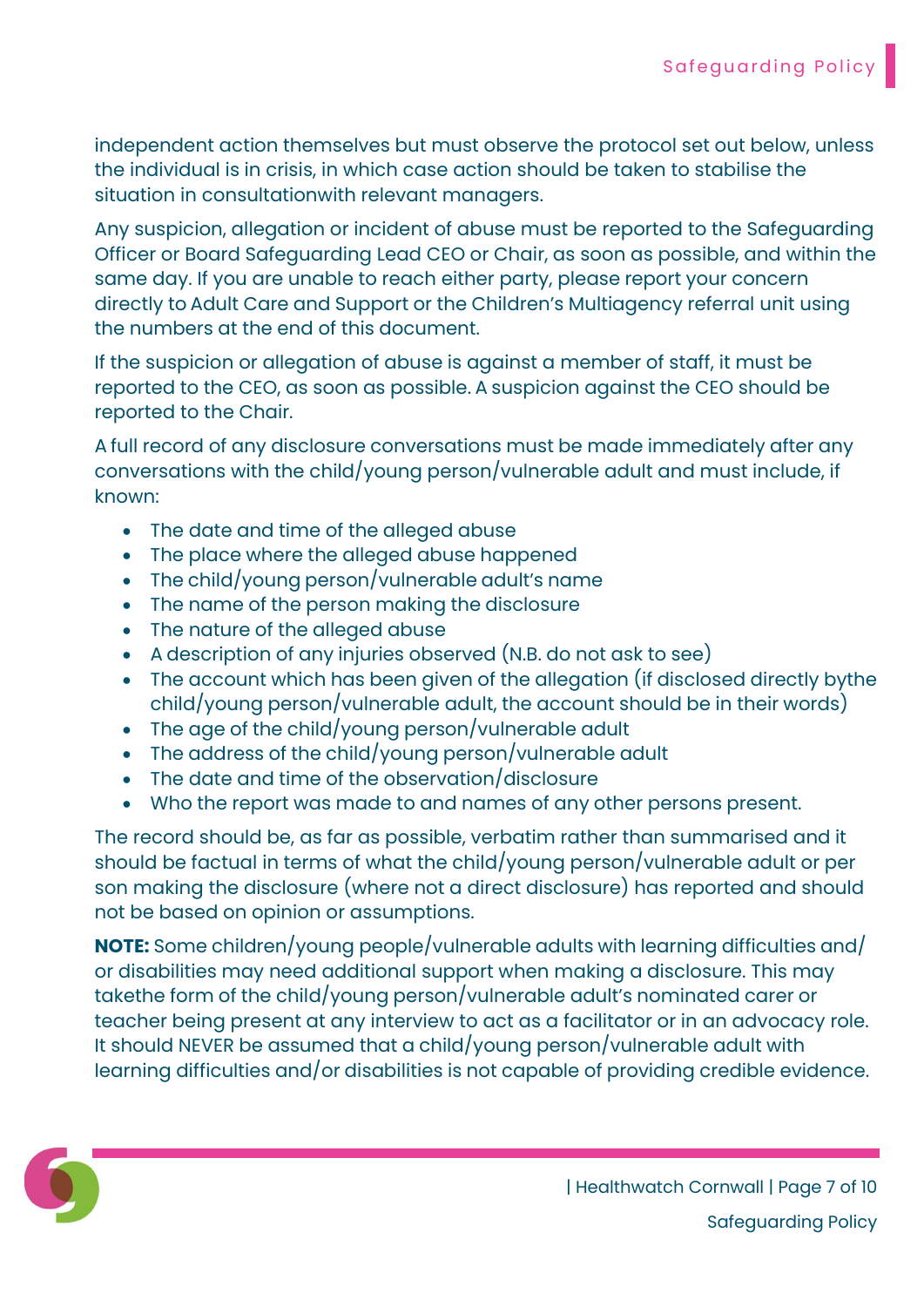The Safeguarding Officer will record details of the suspected/alleged abuse and should refer the matter to the Multi Agency Referral Unit (MARU) or ASC where they feel that the child/young person/vulnerable adult may be in need and/or may be at risk of suffering significant harm.

The Safeguarding Officer will confirm any telephone referral in writing, using the appropriate referral form within one working day. A record should be kept of the time of the referral and the name of the person to whom the referral was made.

The advice received from the MARU/ASC on what action, if any, is to be taken, should be noted and kept on file.

Any further action to be taken by HC, agreed with the MARU/ASC should be noted and the CEO/Chair needs to confirm that this action is being/has been taken.

Any suspicion, allegation or actual abuse of a child, young person or vulnerable adult by a member of staff/volunteer must be reported to the CEO as soon as possible and in any case within 2 hours of the initial concern arising. If the CEO is unavailable, the Chair or any board member should be contacted.

The CEO/Chair/Board member will take such steps as s/he considers necessary to ensure the immediate safety of the child/young person/vulnerable adult in question or any other person who is considered at risk. An investigation will follow in line with statutory legal processes and Healthwatch Cornwall procedures.

Where a member of staff or a volunteer is dismissed from HC's employment or internally disciplined because of abusive conduct relating to a child/young person/ vulnerable adult, we will notify the Independent Safeguarding Authority (ISA).

## **Records**

The Safeguarding Officer shall retain a copy of:

- The referral form (and report)
- Any notes, memoranda or other correspondence
- Any other relevant materials.

Copies of reports etc. should be kept securely locked at all times and kept for a minimum period of seven years.

## **Confidentiality**

All suspicions, allegations and investigations will be kept confidential and shared only with those who need to know.

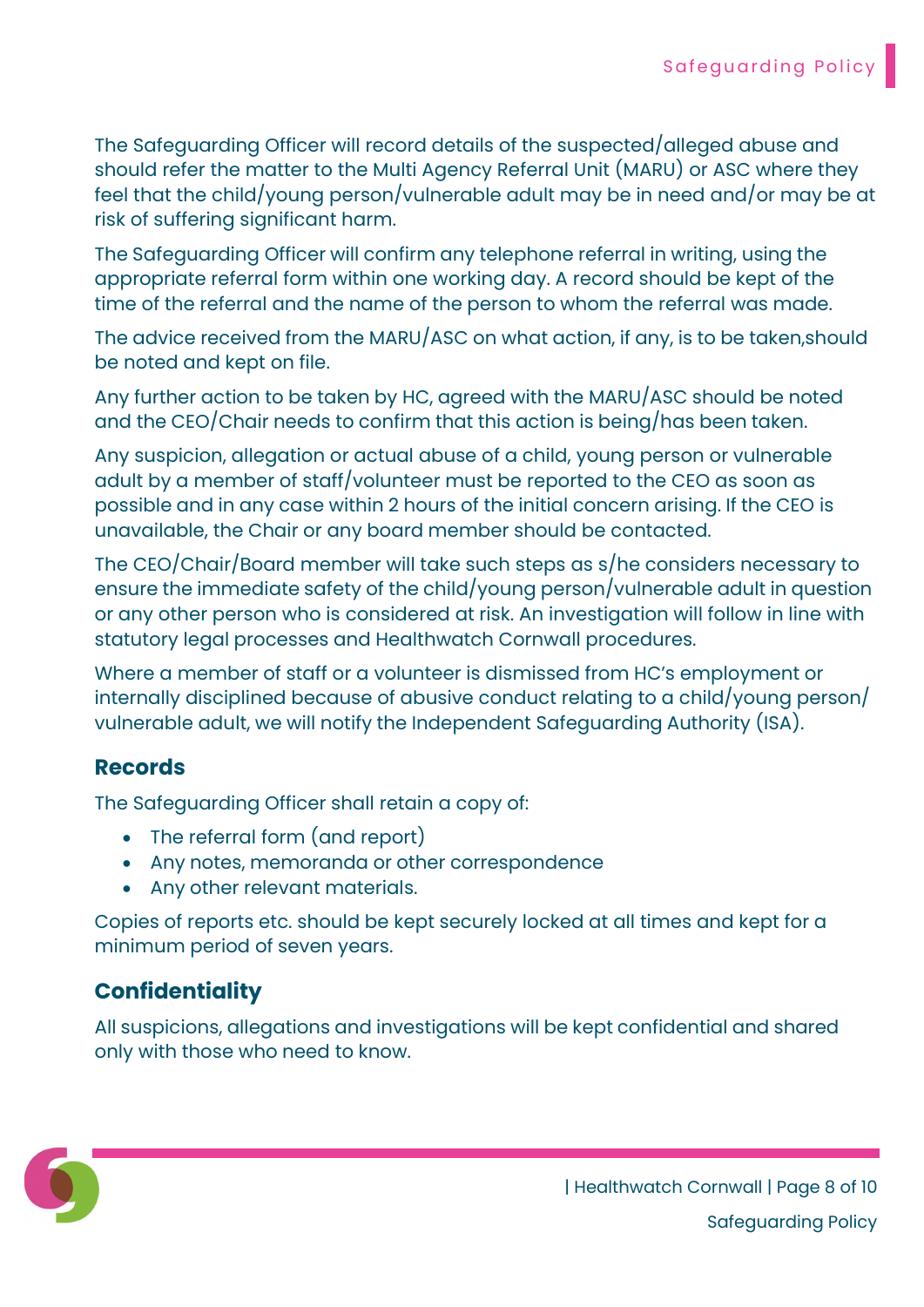| This is a controlled document. It should not be altered in any way without the express permission of the author<br>or their representative. On receipt of a new version, please destroy all previous versions. |                            |               |   |                                |                                |
|----------------------------------------------------------------------------------------------------------------------------------------------------------------------------------------------------------------|----------------------------|---------------|---|--------------------------------|--------------------------------|
| <b>Document No.</b>                                                                                                                                                                                            | <b>OP023.3</b>             |               |   | <b>Original issue</b><br>date: | 2017                           |
| <b>Document Title:</b>                                                                                                                                                                                         | <b>Safequarding Policy</b> |               |   | <b>Author:</b>                 | <b>Chief Executive Officer</b> |
| <b>Version:</b>                                                                                                                                                                                                |                            | <b>Pages:</b> | 8 | Last reviewed:                 | <b>April 2022</b>              |
| <b>Approved by:</b>                                                                                                                                                                                            | <b>Board of Directors</b>  |               |   | <b>Next review:</b>            | <b>April 2024</b>              |



| Healthwatch Cornwall | Page 9 of 10 Safeguarding Policy